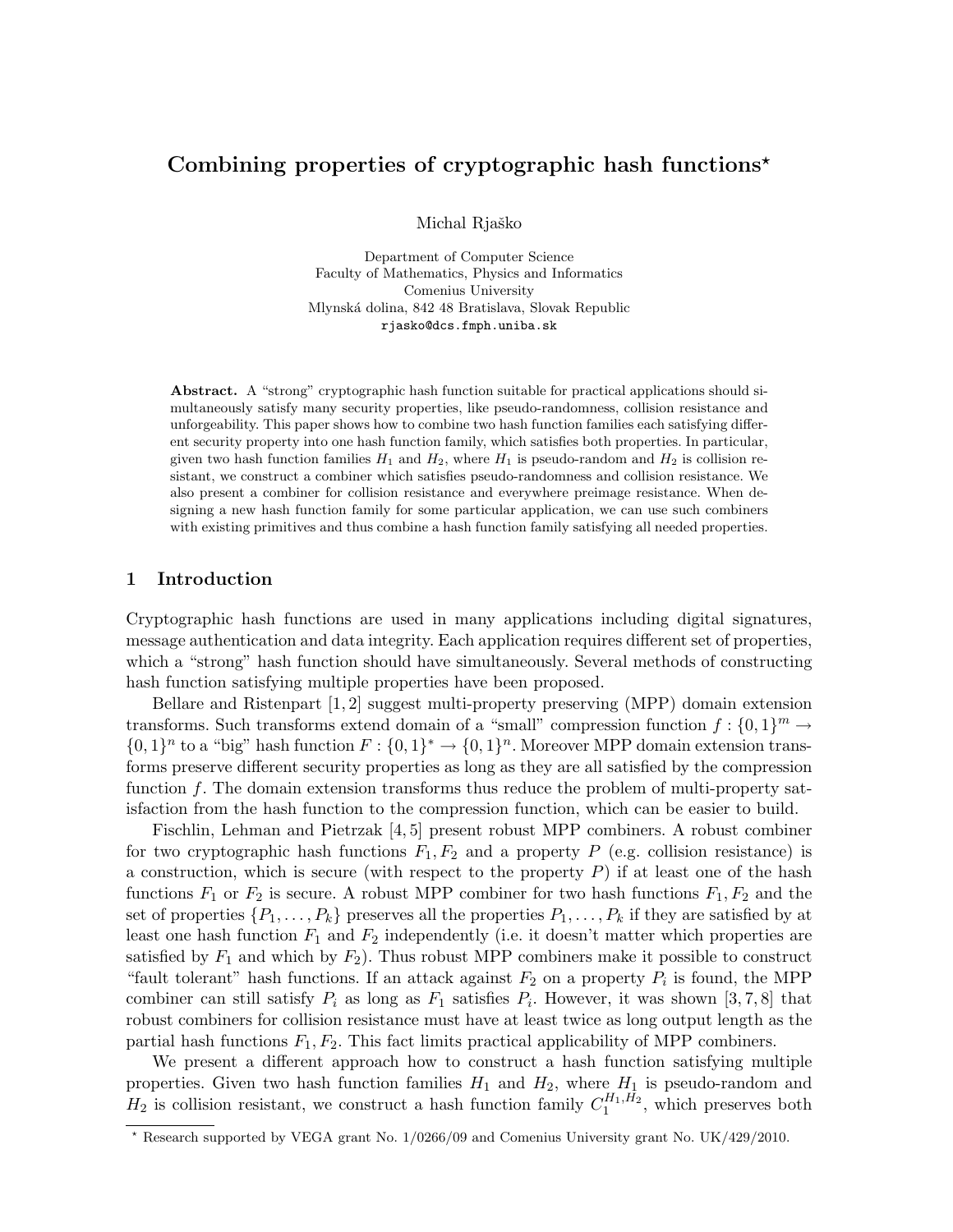collision resistance and pseudo-randomness. By the results of Rogaway-Shrimpton [10] and Rjaško [9], collision resistance implies second-preimage resistance, preimage resistance, target collision resistance and several other properties (cf. [9]). Moreover, pseudo-randomness implies unforgeability. Thus, our construction  $C_1^{H_1,H_2}$  has all the mentioned properties as long as  $H_1$ is pseudo-random and  $H_2$  is collision resistant.

Moreover, we present a construction  $C_2^{H_1,H_2}$ , which is collision resistant and everywhere preimage resistant (cf. [10]) as long as  $H_1$  is collision resistant and  $H_2$  everywhere preimage resistant. By combining constructions  $C_1$  and  $C_2$  we get a construction  $C_3 = C_1^{H_1, C_2^{H_2, H_3}}$ , which preserves collision resistance, pseudo-randomness and everywhere preimage resistance.



Fig. 1. Constructions combining properties Prf and Coll (left) and ePre and Coll (right).

Organization. We start the Section 2 by introducing some basic notations and definitions. Then we present definitions of nine basic security properties of cryptographic hash functions. The properties were introduced/used in  $[1, 2, 4, 10]$ . In the Section 3 we introduce the combiner C<sup>1</sup> preserving pseudo-randomness and collision resistance. The Section 4 introduces and analyzes the combiner  $C_2$  for collision resistance and everywhere preimage resistance. Finally, in the Section 5 we show that these two combiners can be combined into the combiner, which preserves pseudo-randomness, collision resistance and everywhere preimage resistance.

# 2 Preliminaries

We write  $M \xrightarrow{\$} \mathcal{S}$  for the uniform random selection of M from the finite set S. Concatenation of finite strings  $M_1$  and  $M_2$  is denoted by  $M_1||M_2$  or simply  $M_1M_2$ ,  $\overline{M}$  denotes bitwise complement of string M. Let  $Func(D, R)$  represent the set of all functions  $\rho: D \to R$  and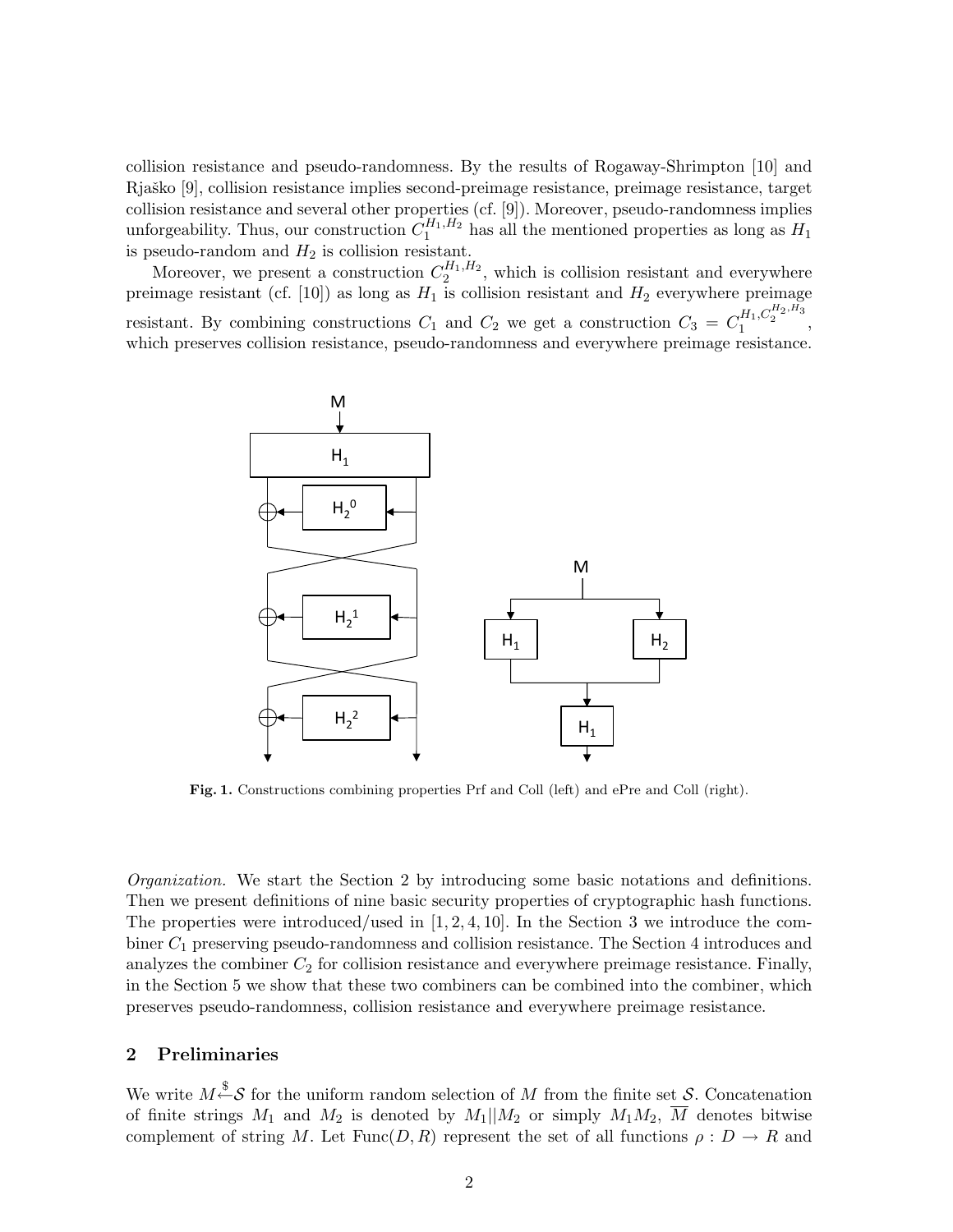let  $RF_{D,R}$  be a function chosen randomly from the set  $Func(D, R)$  (i.e.  $RF_{D,R} \stackrel{\$}{\leftarrow} \text{Func}(D, R)$ ). By Perm(R) we denote the set of all permutations  $\phi: R \to R$ . Let  $RP_R$  be a permutation chosen randomly from the set  $\text{Perm}(R)$ . We sometimes write  $RF_{d,r}$ ,  $\text{Func}(d,r)$  or  $\text{Perm}(r)$ when  $D = \{0,1\}^d$  and  $R = \{0,1\}^r$ . If i is an integer, then  $\langle i \rangle_r$  is r-bit string representation of *i*. By  $\text{Prefix}_n(M)$  we denote the *n*-bit prefix of string M.

Let  $n \in \mathbb{N}$  be a security parameter. A hash function family is a function  $H: \{0,1\}^k \times$  $\{0,1\}^* \to \{0,1\}^y$  computable in polynomial time, where  $k, y \in \mathbb{N}$  are polynomially related to the security parameter n (i.e.  $k = p_1(n)$  and  $y = p_2(n)$  for some polynomials  $p_1, p_2$ ). We will often write the first argument to H as a subscript, i.e.  $H_K(M) := H(K, M)$ .

A function f is negligible if for every polynomial  $p(\cdot)$  there exists N such that for every  $n > N$  it holds that  $f(n) < \frac{1}{n(n)}$  $\frac{1}{p(n)}$ . Negligible functions are denoted as negl( $\cdot$ ).

An oracle Turing machine T with oracle access to Turing machines  $T_1, \ldots, T_l$  is a Turing machine, which accepts inputs via input tape, performs some computation and replies via output tape. During the computation it can write on some additional "oracle" input tapes  $t_1, \ldots, t_l$  and receives responses via "oracle" output tapes  $t'_1, \ldots, t'_l$  – connections to the Turing machines  $T_1, \ldots, T_l$ . Whenever T writes some input on tape  $t_i$ , the Turing machine  $T_i$  is run on that input and T receives the output on tape  $t'_{i}$ . We call such a operation a query to oracle  $T_i$ . All queries are performed in unit time (i.e. computation of  $T_i$  is not counted into the running time of T). The fact that T has oracle access to  $T_1, \ldots, T_l$  is denoted as  $T^{T_1, \ldots, T_l}$ .

An adversary is a probabilistic polynomial-time oracle Turing machine. Running time of an adversary  $A$  is the worst case running time of  $A$  plus the description size of  $A$  (hence one cannot precompute some large amount of information and store it into A's description). Running time of an adversary is polynomial in length of its inputs and the security parameter n. Without loss of generality we assume that an adversary always stop and returns some output.

Security notions. Below are definitions of the nine important security properties we consider in this work (cf. [1, 2, 4, 10]). Let  $H: \{0,1\}^k \times \{0,1\}^* \to \{0,1\}^y$  be a hash function family and let  $\lambda$  be a positive integer. Let A be an adversary. We define the following advantage measures:

$$
\mathbf{Adv}_{H}^{\text{Coll}}(A) = \Pr\left[K \stackrel{\$}{\leftarrow} \{0,1\}^{k}; (M, M') \leftarrow A(K) : (M \neq M') \land (H_{K}(M) = H_{K}(M'))\right]
$$
\n
$$
\mathbf{Adv}_{H}^{\text{Pre}[\lambda]}(A) = \Pr\left[K \stackrel{\$}{\leftarrow} \{0,1\}^{k}; M \stackrel{\$}{\leftarrow} \{0,1\}^{\lambda}; Y \leftarrow H_{K}(M); M' \leftarrow A(K, Y) : H_{K}(M') = Y\right]
$$
\n
$$
\mathbf{Adv}_{H}^{\text{aPre}[\lambda]}(A) = \Pr\left[(K, S) \leftarrow A; M \stackrel{\$}{\leftarrow} \{0,1\}^{\lambda}; Y \leftarrow H_{K}(M); M' \leftarrow A(Y, S) : H_{K}(M') = H_{K}(M)\right]
$$
\n
$$
\mathbf{Adv}_{H}^{\text{ePre}}(A) = \Pr\left[(Y, S) \leftarrow A; K \stackrel{\$}{\leftarrow} \{0,1\}^{k}; M' \leftarrow A(K, S) : H_{K}(M') = Y\right]
$$
\n
$$
\mathbf{Adv}_{H}^{\text{Sec}[\lambda]}(A) = \Pr\left[K \stackrel{\$}{\leftarrow} \{0,1\}^{k}; M \stackrel{\$}{\leftarrow} \{0,1\}^{\lambda}; M' \leftarrow A(K, M) : (M \neq M') \land (H_{K}(M) = H_{K}(M'))\right]
$$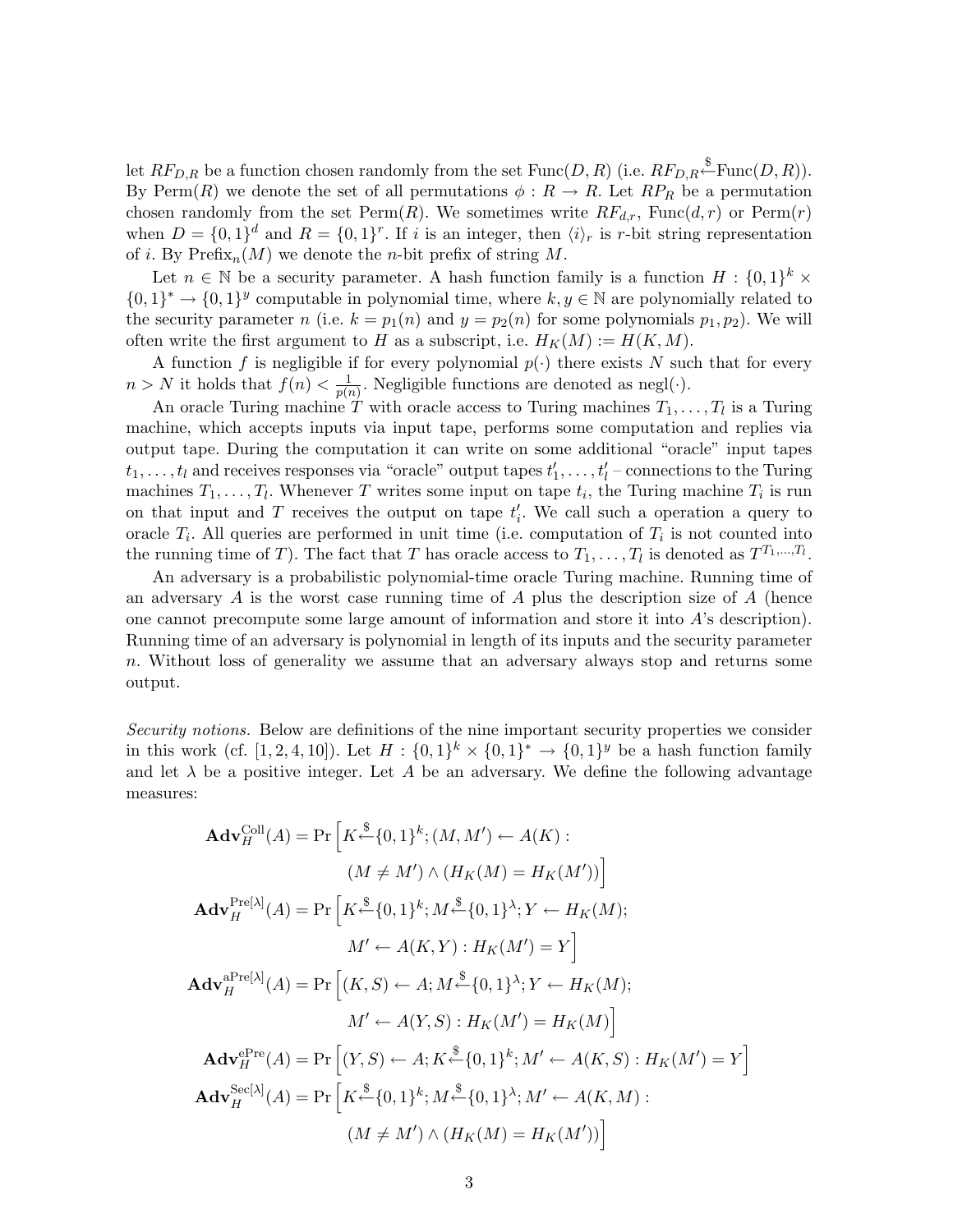$$
\mathbf{Adv}_{H}^{\text{aSec}[\lambda]}(A) = \Pr\left[ (K, S) \leftarrow A; M \stackrel{\$}{\leftarrow} \{0, 1\}^{\lambda}; M' \leftarrow A(M, S) :
$$
\n
$$
(M \neq M') \land (H_{K}(M) = H_{K}(M'))\right]
$$
\n
$$
\mathbf{Adv}_{H}^{\text{eSec}}(A) = \Pr\left[ (M, S) \leftarrow A; K \stackrel{\$}{\leftarrow} \{0, 1\}^{k}; M' \leftarrow A(K, S) :
$$
\n
$$
(M \neq M') \land (H_{K}(M) = H_{K}(M'))\right]
$$
\n
$$
\mathbf{Adv}_{H}^{\text{Prf}}(A) = \left| \Pr\left[ K \stackrel{\$}{\leftarrow} \{0, 1\}^{k}; 1 \leftarrow A^{H_{K}}\right] - \Pr\left[ \mathcal{F} \stackrel{\$}{\leftarrow} \text{Func}(*, y); 1 \leftarrow A^{\mathcal{F}}\right] \right| \right]
$$
\n
$$
\mathbf{Adv}_{H}^{\text{MAC}}(A) = \Pr\left[ K \stackrel{\$}{\leftarrow} K; (M, Y) \leftarrow A^{H_{K}} : H_{K}(M) = Y \land M \text{ not queried}\right]
$$

We say that H is xxx secure (or H is xxx) for xxx  $\in$  {Pre, aPre, Sec, aSec} if for all  $\lambda$  and any polynomial adversary A there exists a negligible function negl, such that

$$
\mathbf{Adv}_{H}^{\mathbf{x}\mathbf{x}\mathbf{x}[\lambda]}(A) \le \mathbf{negl}(n).
$$

For yyy  $\in$  {eSec, ePre, Coll, Prf} we say that H is yyy secure if for any polynomial adversary A there exists a negligible function negl, such that

$$
\mathbf{Adv}_{H}^{\mathsf{yyy}}(A) \le \mathrm{negl}(n).
$$

Pseudo-random permutation. We say function  $f: \{0,1\}^k \times \{0,1\}^y \rightarrow \{0,1\}^y$  is keyed permutation if  $f_K(\cdot)$  is bijective for all  $K \in \{0,1\}^k$ . A keyed permutation f is pseudo-random if for any polynomial adversary A there exists a negligible function negl, such that

$$
\left| \Pr \left[ K \stackrel{\$}{\leftarrow} \{0,1\}^k; 1 \leftarrow A^{f_K} \right] - \Pr \left[ \mathcal{P} \stackrel{\$}{\leftarrow} \text{Perm}(y); 1 \leftarrow A^{\mathcal{P}} \right] \right| \leq \text{negl}(n).
$$



Fig. 2. Three round Feistel network  $\text{Feistel}_{F_{K_1}, F_{K_2}, F_{K_3}}$  is pseudo-random permutation if F is a pseudo-random function.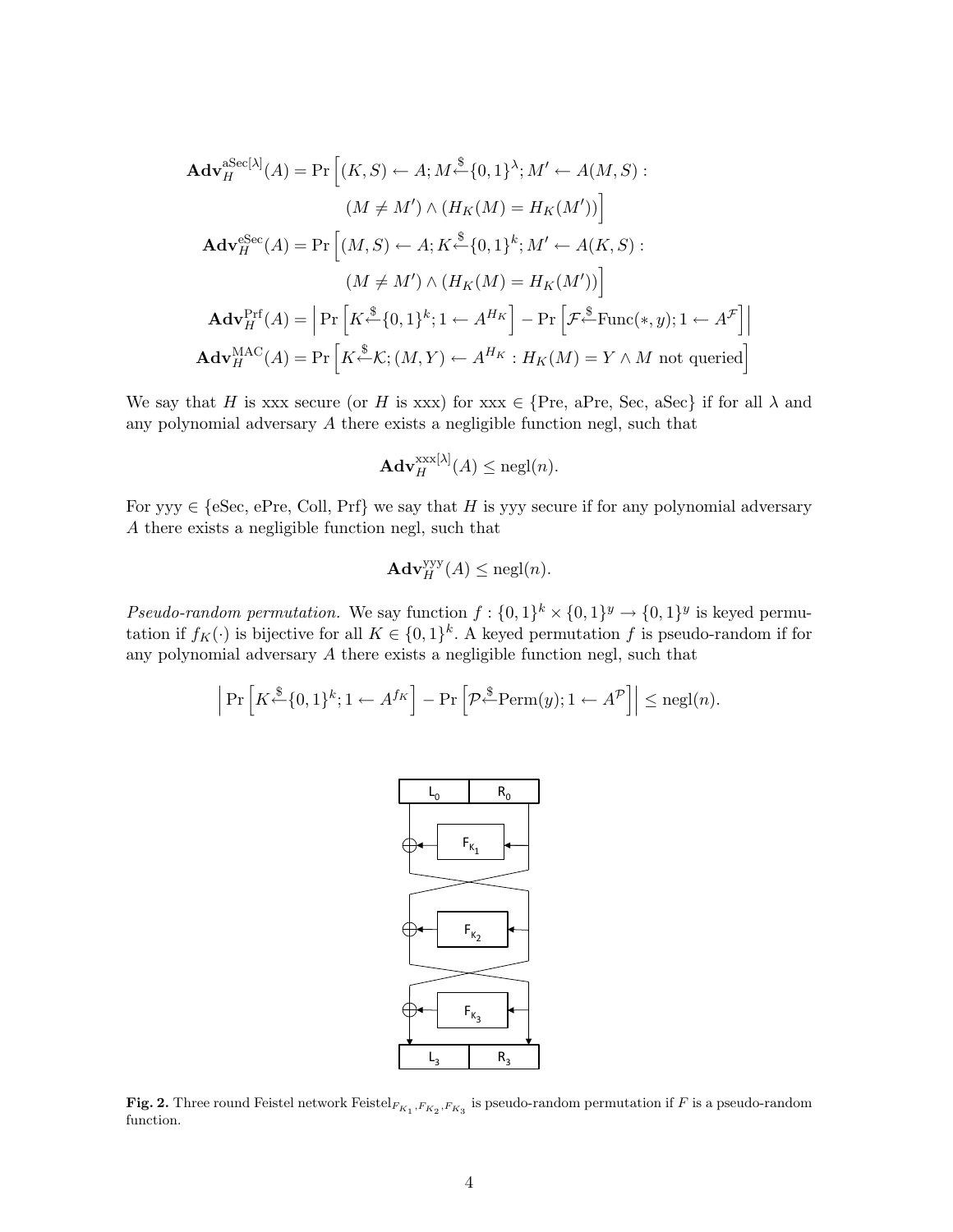Feistel permutation. A Feistel network is a way of constructing invertible functions from possibly non-invertible ones. It operates in series of rounds. Input into the round i is divided into two halves  $L_{i-1}$  and  $R_{i-1}$ . Output of the round i is defined as

$$
L_i := R_{i-1}
$$
 and  $R_i = L_{i-1} \oplus f_i(R_{i-1}),$ 

where  $f_i: \{0,1\}^n \to \{0,1\}^n$  is a round function. By Feistel<sub>f1,...,fr</sub> we denote the r-round Feistel network with round functions  $f_1, \ldots, f_r$ . Hence Feistel $f_1, \ldots, f_r(L_0, R_0)$  outputs  $2n$  bit string  $(L_r, R_r)$ .

It is easy to see that Feistel network is invertible. Moreover, it can be shown that if a pseudo-random function  $F: \{0,1\}^k \times \{0,1\}^n \to \{0,1\}^n$  is used instead of round functions, then the 3-round Feistel $F_{K_1}, F_{K_2}, F_{K_3}$  is pseudo-random permutation.

**Proposition 1** ([6]). If  $\mathcal{F}_1, \mathcal{F}_2, \mathcal{F}_3 \stackrel{\$}{\leftarrow}$  Func $(n, n)$  are three independent random functions, then

Feistel
$$
\mathcal{F}_1, \mathcal{F}_2, \mathcal{F}_3 : \{0, 1\}^{2n} \to \{0, 1\}^{2n}
$$

is indistinguishable from a random permutation. If  $F: \{0,1\}^k \times \{0,1\}^n \to \{0,1\}^n$  is a pseudorandom function then the function

$$
F_{K_1, K_2, K_3}^{(3)} := \text{Feistel}_{F_{K_1}, F_{K_2}, F_{K_3}}
$$

is a pseudo-random permutation.

### 3 Construction  $C_1$  for Coll and Prf

In this section we introduce a construction  $C_1$  illustrated in the Figure 1. It utilizes ideas of Fischlin and Lehman [5] for the  $C_{4P}$  robust MPP combiner, which is robust for Coll, Prf, MAC and eSec.

Let  $H_1, H_2: \{0,1\}^k \times \{0,1\}^* \to \{0,1\}^y$  be two hash function families. We will assume that  $H_1$  is Prf secure and  $H_2$  is Coll secure. Let  $C_1$  be defined as:

$$
C_1^{H_1,H_2}(K_1,K_2,M):=\mathrm{Feistel}_{H_1^{(1)},H_1^{(2)},H_1^{(3)}}(H_2(K_2,M)),
$$

where

$$
H_1^{(i)}(M) := \text{Prefix}_{y/2}(H_1(K_1, \langle i \rangle_2 || M)).
$$

Idea behind the construction is to apply a pseudo-random permutation over the collision resistant hash function family. This leads to a hash function family which is pseudo-random and collision resistant.

**Lemma 1.** Let  $H: \{0,1\}^k \times \{0,1\}^* \rightarrow \{0,1\}^y$  be a collision resistant hash function family and  $f: \{0,1\}^k \times \{0,1\}^y \rightarrow \{0,1\}^y$  be a pseudo-random permutation. Then a hash function  $family C: \{0,1\}^{2k} \times \{0,1\}^* \rightarrow \{0,1\}^y$  defined as

$$
C_{K_1,K_2}(M) := f_{K_1}(H_{K_2}(M))
$$

is collision resistant and pseudo-random.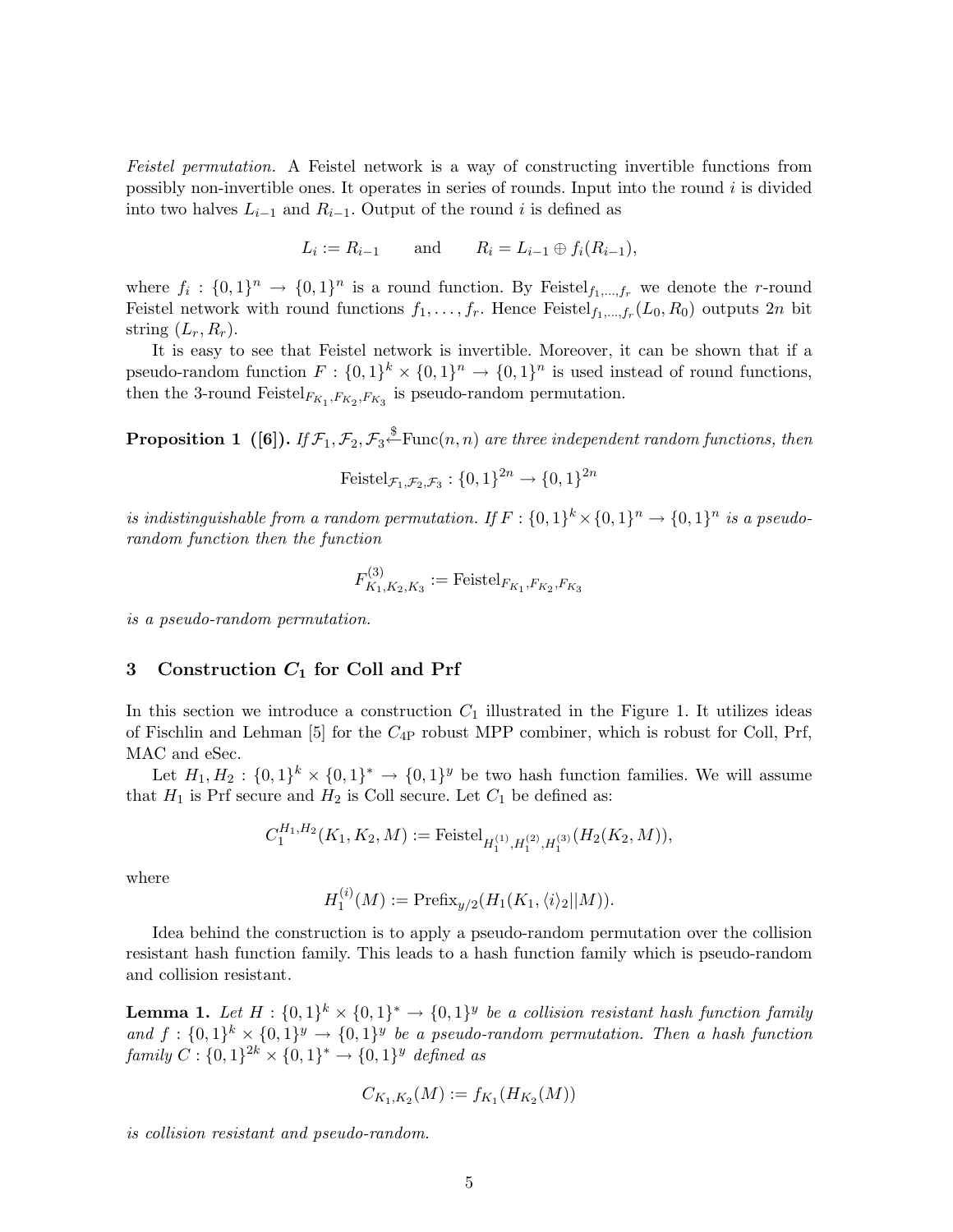*Proof.* Fix some security parameter *n*. Since  $f_{K_1}$  is permutation for all  $K_1 \in \{0,1\}^k$ , any collision  $(M, M')$  in  $C_{K_1, K_2}$  also collides in  $H_{K_2}$ :

$$
H_{K_2}(M) = f_{K_1}^{-1}(C_{K_1,K_2}(M)) = f_{K_1}^{-1}(C_{K_1,K_2}(M')) = H_{K_2}(M').
$$

Hence, if  $H$  is Coll secure, then also  $C$  is.

Let A be a polynomial adversary and let

$$
\varepsilon(n):=\mathbf{Adv}_{C}^{\mathrm{Prf}}(A).
$$

The adversary A has oracle access either to  $C_{K_1,K_2}$  for  $K_1, K_2 \stackrel{\$}{\leftarrow} \{0,1\}^k$  or to a random function  $\mathcal{F}^{\$}$ Func $(*, y)$ . Now consider the following adversary D:

### Adversary D

D has oracle access either to  $f_{K_1}$  for  $K_1 \stackrel{\$}{\leftarrow} \{0,1\}^k$  or to  $\mathcal{P} \stackrel{\$}{\leftarrow} \text{Perm}(y)$ . Let  $\mathcal O$  denote D's current oracle.

- 1. Choose  $K_2 \xleftarrow{\$} \{0,1\}^k$ .
- 2. Simulate an adversary A. When A asks its oracle a query M, answer  $\mathcal{O}(H_{K_2}(M)).$
- 3. When A outputs a bit  $b \in \{0, 1\}$ , output b and end.

It is clear that D runs in a polynomial time. When D's oracle is  $f_{K_1}$ , then view of A in the simulation is the same as in the Prf experiment with oracle  $C_{K_1,K_2}$ . Hence,

$$
\Pr\left[K_1\xleftarrow{\$}\{0,1\}^k; 1 \leftarrow D^{f_{K_1}}\right] = \Pr\left[K_1, K_2\xleftarrow{\$}\{0,1\}^k; 1 \leftarrow A^{C_{K_1,K_2}}\right].
$$

Consider the part when  $D$  has oracle access to the random permutation  $\mathcal{P}$ . The adversary A cannot find a difference between oracles  $\mathcal{P}(H_{K_2}(\cdot))$  and  $\mathcal{F}(\cdot)$ , unless it asks two distinct queries M, M' for which it gets the same answer (otherwise outputs of both  $P$  and  $\mathcal F$  are uniformly random). This case can occur only with negligible probability if  $A$ 's oracle is  $\mathcal{F}$ . If A's oracle is  $\mathcal{P}(H_{K_2}(\cdot))$ , then M, M' also collides in  $H_{K_2}$ . Since  $H_{K_2}$  is collision resistant, A can find such  $M, M'$  only with negligible probability. Thus, there exists a negligible function negl for which

$$
\left| \Pr \left[ \mathcal{P} \stackrel{\$}{\leftarrow} \text{Func}(y, y); 1 \leftarrow D^{\mathcal{P}} \right] - \Pr \left[ \mathcal{F} \stackrel{\$}{\leftarrow} \text{Func}(*, y); 1 \leftarrow A^{\mathcal{F}} \right] \right| \leq \text{negl}(n).
$$

Hence,

$$
\begin{aligned}\n\left| \Pr \left[ K_1 \xleftarrow{\$} \{0,1\}^k; 1 \leftarrow D^{f_{K_1}} \right] - \Pr \left[ \mathcal{P} \xleftarrow{\$} \text{Func}(y, y); 1 \leftarrow D^{\mathcal{P}} \right] \right] \\
&\geq \left| \Pr \left[ K_1, K_2 \xleftarrow{\$} \{0,1\}^k; 1 \leftarrow A^{C_{K_1, K_2}} \right] - \Pr \left[ \mathcal{F} \xleftarrow{\$} \text{Func}(*, y); 1 \leftarrow A^{\mathcal{F}} \right] \right] + \text{negl}(n) \\
&= \varepsilon(n) + \text{negl}(n).\n\end{aligned}
$$

Since f is a pseudo-random permutation, we conclude that  $\varepsilon(n)$  must be negligible.  $\Box$ **Lemma 2.** If  $F: \{0,1\}^k \times \{0,1\}^y \rightarrow \{0,1\}^n$  is a pseudo-random function, then the function

$$
F'(K, M) := \text{Prefix}_l(F(K, M)),
$$

where  $l \leq n$ , is pseudo-random too.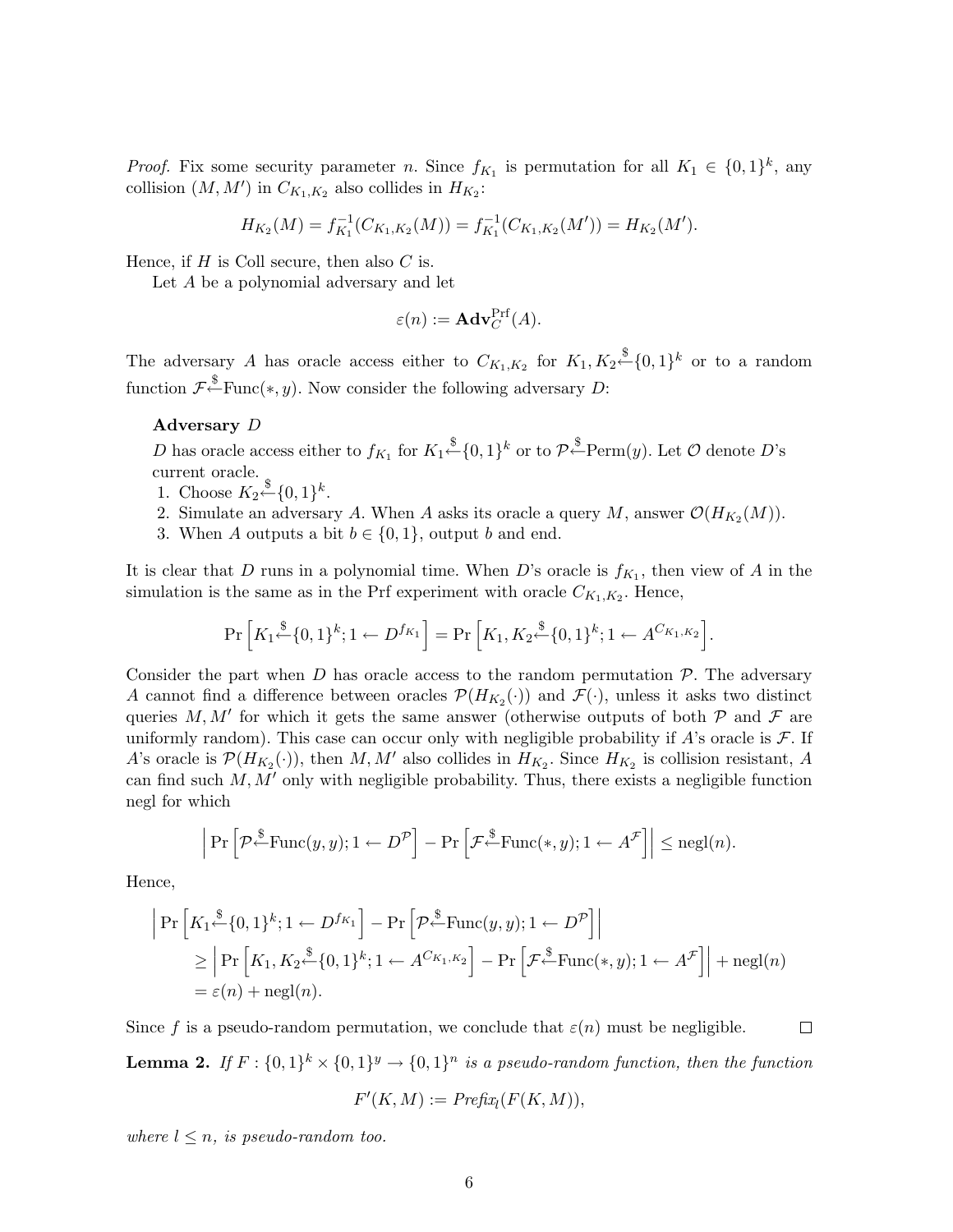*Proof.* (sketch) The proof is straightforward. If some adversary A can distinguish  $F'$  from a random function, then it can do the same for  $F$  by looking on the corresponding part of its output. Hence, truncating output bits of a pseudo-random function does not affect its pseudo-randomness.  $\Box$ 

The following theorem is an easy consequence of Lemma 1, 2 and Proposition 1.

**Theorem 1.** Let  $H_1: \{0,1\}^k \times \{0,1\}^* \to \{0,1\}^y$  be a collision resistant hash function family and  $H_2: \{0,1\}^k \times \{0,1\}^* \to \{0,1\}^y$  be a pseudo-random hash function family. Then the hash function family  $C_1$  defined as

$$
C_1^{H_1,H_2}(K_1,K_2,M):=\mathrm{Feistel}_{H_1^{(1)},H_1^{(2)},H_1^{(3)}}(H_2(K_2,M)),
$$

where

$$
H_1^{(i)}(M) := \text{Prefix}_{y/2}(H_1(K_1, \langle i \rangle_2 || M)), \qquad i = 1, 2, 3
$$

is collision resistant and pseudo-random.

*Proof.* Prepending the round prefix  $\langle i \rangle_2$ ,  $i = 1, 2, 3$ , to the input of pseudo-random function  $H_1$  ensures that  $H_1(K_1, \cdot)$  is never invoked on the same input in different rounds. This means the functions  $H_1(K_1,\langle i \rangle_2||\cdot)$  are indistinguishable from three independent random functions. Hence, by Lemma 2 functions

$$
H_1^{(i)}(M) := \text{Prefix}_{y/2}(H_1(K_1, \langle i \rangle_2 || M)),
$$

are indistinguishable from three independent random functions. By Proposition 1 it means that Feistel  $H_1^{(1)}, H_1^{(2)}, H_1^{(3)}$  is a pseudo-random permutation. Using the Lemma 1 we conclude that  $C_1$  is collision resistant and pseudo-random.  $\Box$ 

Remark 1. In [9, 10] it was proven, that if some hash function family  $H$  is Coll secure, it is also Pre, Sec and eSec secure. Similarly, if H is Prf, then it is also MAC secure. Hence, our construction  $C_1^{H_1,H_2}$  preserves all these properties, as long as  $H_1$  is Prf and  $H_2$  is Coll.

*Remark 2.* We apply the pseudo-random permutation Feistel  $H_1^{(1)}, H_1^{(2)}, H_1^{(3)}$  over the collision resistant hash function  $H_2$  to ensure that collisions in the combiner are also collisions in the collision resistant hash function  $H_2$ . Consider that we apply a pseudo-random function instead of the pseudo-random permutation, i.e.  $C'_1 = H_1(K_1, H_2(K_2, M))$  where  $H_1$  is Prf and  $H_2$ is Coll secure. Collisions in such a combiner can not be directly transformed into collisions in the hash function  $H_2$ , since  $H_1$  is not a permutation. On the other hand, this combiner is much less complicated and it seems, that pseudo-randomness of  $H_1$  ensures that collisions in the combiner are still hard to find, if  $H_2$  is collision resistant. However, formal proof that such a combiner is collision resistant remains an open problem.

# 4 Construction  $C_2$  for Coll and ePre

In this section we introduce the construction  $C_2^{H_1,H_2}$  for two hash function families  $H_1$  and  $H_2$ . We show that if  $H_1$  is Coll and  $H_2$  is ePre secure, then  $C_2^{H_1,H_2}$  is both Coll and ePre secure. The construction is illustrated in Figure 1.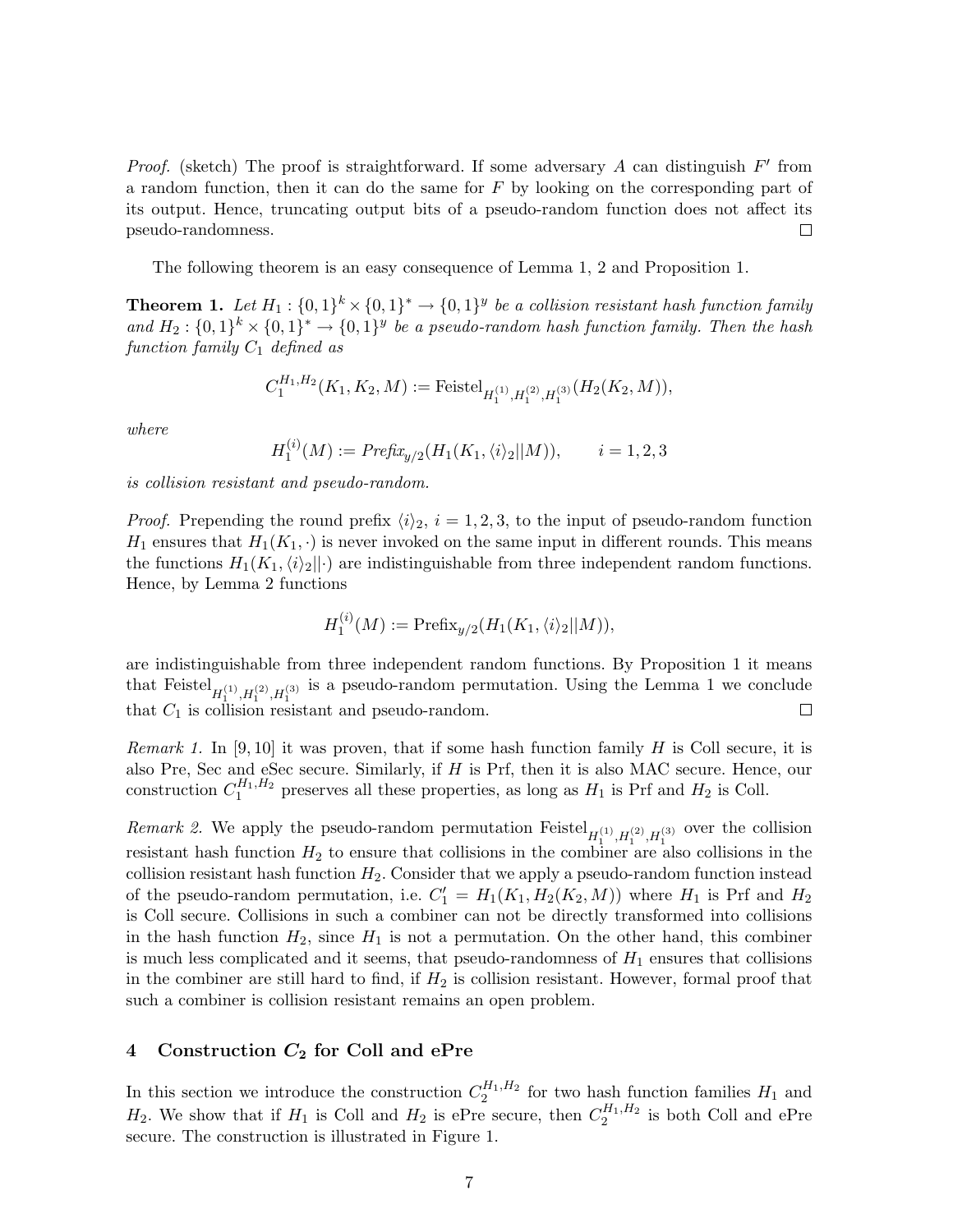Let  $H_1, H_2: \{0,1\}^k \times \{0,1\}^* \to \{0,1\}^y$  be two hash function families. We will assume that  $H_1$  is Coll secure and  $H_2$  is ePre secure. Let  $C_2$  be defined as:

$$
C_2^{H_1,H_2}(K_1,K_2,M) := H_1(K_1,H_1(K_1,M)||H_2(K_2,M)).
$$

We show that  $C_2$  is Coll and ePre secure.

**Theorem 2.** Let  $H_1, H_2: \{0,1\}^k \times \{0,1\}^* \to \{0,1\}^y$  be two hash function families. If  $H_1$  is Coll secure, then  $C_2^{H_1,H_2}$  is Coll secure.

*Proof.* Fix some security parameter n. Let  $A$  be a polynomial adversary and let

$$
\varepsilon(n):=\mathbf{Adv}_{C_2}^{\mathrm{Coll}}(A).
$$

From  $A$  we construct an adversary  $B$  attacking  $H_1$  in Coll sense.

#### Adversary B

B is given on input a key  $K \xleftarrow{\$} \{0,1\}^k$ 

- 1. Choose  $K_2 \xleftarrow{\$} \{0,1\}^k$ .
- 2. Simulate  $A(K, K_2)$ . At the end of its execution, A outputs a pair M, M'.
- 3. If  $H_1(K,M) = H_1(K,M')$ , output  $M, M'$ . Otherwise output  $H_1(K,M)||H_2(K_2,M), H_1(K,M')||H_2(K_2,M').$

It is clear that  $B$  runs in a polynomial time. Consider that the pair  $M, M'$ , which  $A$  outputs at the end of its simulation collides for  $C_2^{H_1,H_2}$ . That is  $M \neq M'$  and

$$
H_1(K, H_1(K, M)||H_2(K_2, M)) = H_1(K, H_1(K, M')||H_2(K_2, M')).
$$

If  $H_1(K,M)||H_2(K_2,M) \neq H_1(K,M')||H_2(K_2,M')$ , then the pair

$$
(H_1(K,M)||H_2(K_2,M),H_1(K,M')||H_2(K_2,M'))
$$

is a collision for  $H_1$ . Otherwise it must hold, that  $H_1(K,M) = H_1(K,M')$ . This means M, M' collides also for  $H_1$ . Hence, if A finds a collision for  $C_2^{H_1,H_2}$ , then B finds a collision for  $H_1$ . Thus,

$$
\varepsilon(n) \leq \mathbf{Adv}_{H_1}^{\text{Coll}}(B).
$$

Since  $H_1$  is collision resistant, we conclude that  $\varepsilon(n)$  is negligible.

**Theorem 3.** Let  $H_1, H_2: \{0,1\}^k \times \{0,1\}^* \rightarrow \{0,1\}^y$  be two hash function families. If  $H_1$  is Coll and  $H_2$  is ePre secure, then  $C_2^{H_1,H_2}$  is ePre secure.

Proof. We will use an equivalent "one stage" definition of the ePre advantage measure, we denote this definition as ePre2:

$$
\mathbf{Adv}_{H}^{\text{ePre2}}(A) = \max_{Y \in \{0,1\}^y} \left\{ \Pr \left[ K \stackrel{\$}{\leftarrow} \{0,1\}^k; M \leftarrow A(K) : H_K(M) = Y \right] \right\}.
$$

For the proof of equivalence between ePre and ePre2 see [10]. Fix some security parameter n. Let A be a polynomial adversary and let

$$
\varepsilon(n):=\mathbf{Adv}_{C_2}^{\mathrm{ePre2}}(A).
$$

 $\Box$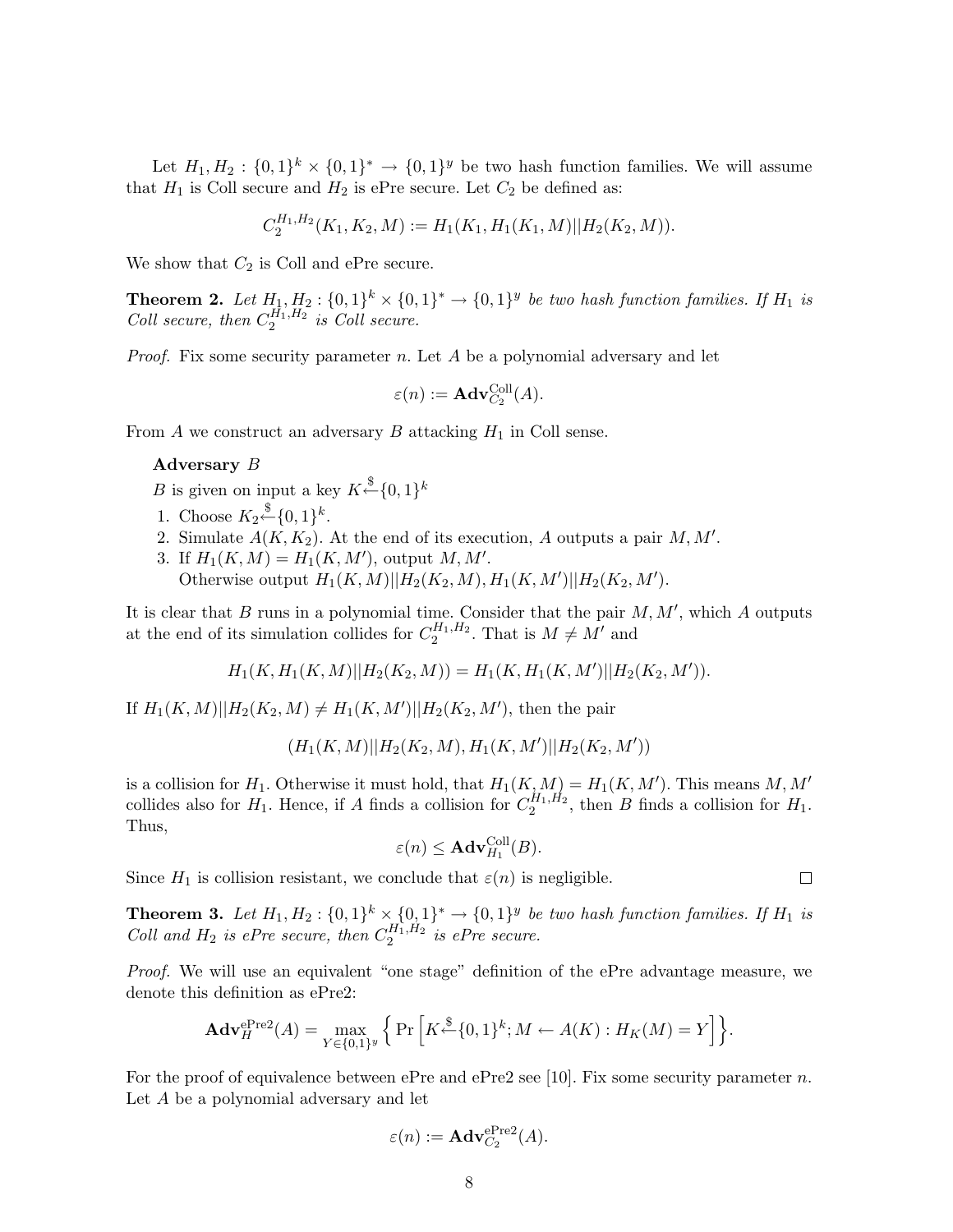Let  $Y'$  be the image for which A has the maximum probability of success, i.e.

$$
\Pr\left[K_1, K_2 \stackrel{\$}{\leftarrow} \{0, 1\}^k; M \leftarrow A(K_1, K_2) : C_2^{H_1, H_2}(K_1, K_2, M) = Y'\right] = \varepsilon(n)
$$

To make our presentation more succinct, let  $\text{AWins}(K_1, K_2)$  be the shortcut for the event that A wins given keys  $K_1$  and  $K_2$ , i.e.

AWins(K1, K2) ⇔ M ← A(K1, K2) ∧ C H1,H<sup>2</sup> 2 (K1, K2, M) = Y 0

. Consider the following adversary  $B$ , which attacks  $H_2$  in the ePre sense.

# Adversary B [1st stage]

- 1. Choose  $K'_1, K'_2 \xleftarrow{\$} \{0,1\}^k$ .
- 2. Simulate  $M' \leftarrow A(K'_1, K'_2)$ .
- 3. Compute  $Y := H_2(K'_2, M')$  and output  $(Y, K'_1)$ .

# [2nd stage]

B is given on input a key  $K_2 \stackrel{\$}{\leftarrow} \{0,1\}^k$  and "state" variable from the previous stage  $K_1'.$ 

- 1. Simulate  $M \leftarrow A(K'_1, K_2)$ .
- 2. Output M.

It is clear that  $B$  runs in a polynomial time. Consider that  $A$  outputs a valid preimage for  $Y'$ in both simulations, i.e.  $C_2^{\hat{H}_1, \hat{H}_2}(K'_1, K'_2, M') = C_2^{H_1, H_2}(K'_1, K_2, M) = Y'$ . From the definition of  $C_2$  we have

$$
Y' = H_1(K_1', H_1(K_1', M')||H_2(K_2', M')) = H_1(K_1', H_1(K_1', M)||H_2(K_2, M)).
$$

If  $H_2(K'_2, M') = H_2(K_2, M)$ , then M is a valid preimage for Y, i.e. B wins. Otherwise, the pair

$$
H_1(K'_1,M')||H_2(K'_2,M'),H_1(K'_1,M)||H_2(K_2,M)
$$

collides for  $H_1(K'_1, \cdot)$ . Since  $H_1$  is collision resistant, this case can occur only with negligible 1 probability negl<sub>1</sub>(n). Let  $\mathcal{E}_1$  denote the event  $Y' = C_2^{H_1,H_2}(K'_1, K'_2, M')$  (i.e. A wins in the first simulation) and  $\mathcal{E}_2$  be the event  $Y' = C_2^{H_1,H_2}(K_1', K_2, M)$  (i.e. A wins in the second simulation). Hence,

$$
\mathbf{Adv}_{H_2}^{\text{ePre}}(B) \ge \Pr[K_1, K_2, K_2' \stackrel{\$}{\leftarrow} \{0, 1\}^k; \mathcal{E}_1 \wedge \mathcal{E}_2 \wedge H_2(K_2', M') = H_2(K_2, M)]
$$
  
\n
$$
= \Pr[K_1, K_2, K_2' \stackrel{\$}{\leftarrow} \{0, 1\}^k; \mathcal{E}_1 \wedge \mathcal{E}_2]
$$
  
\n
$$
- \Pr[K_1, K_2, K_2' \stackrel{\$}{\leftarrow} \{0, 1\}^k; \mathcal{E}_1 \wedge \mathcal{E}_2 \wedge H_2(K_2', M') \ne H_2(K_2, M)]
$$
  
\n
$$
\ge \Pr[K_1, K_2, K_2' \stackrel{\$}{\leftarrow} \{0, 1\}^k; \mathcal{E}_1 \wedge \mathcal{E}_2] - \text{negl}_1(n) \tag{1}
$$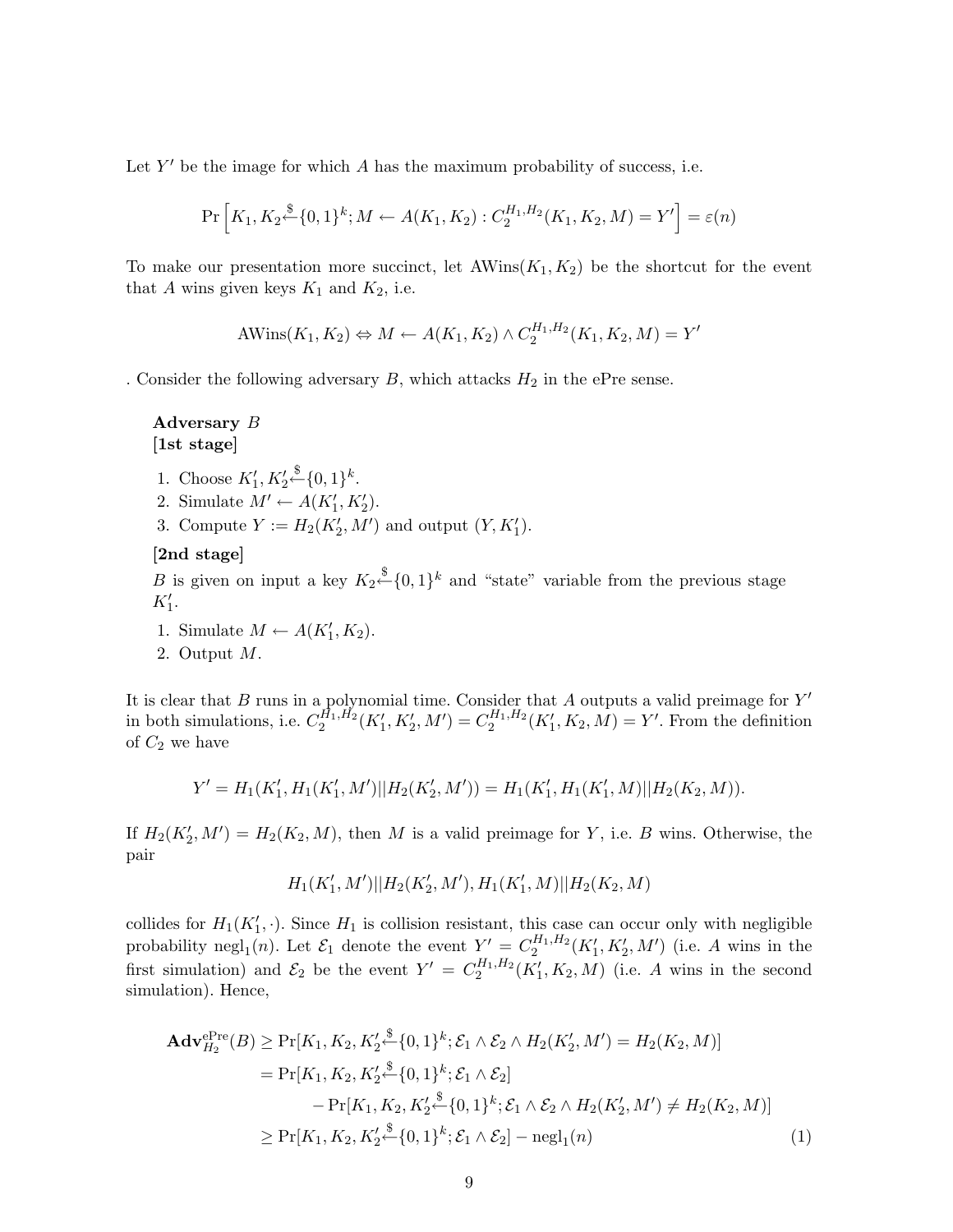We find the lower bound for the first member of the equation (1). The events  $\mathcal{E}_1$  and  $\mathcal{E}_2$  share the same randomly chosen key  $K_1$ , hence they are not independent. However,

$$
\Pr[K_1, K_2, K_2' \stackrel{\$}{\leftarrow} \{0, 1\}^k; \mathcal{E}_1 \wedge \mathcal{E}_2] =
$$
  
= 
$$
\frac{1}{2^k} \sum_{K_1 \in \{0, 1\}^k} \Pr[K_2, K_2' \stackrel{\$}{\leftarrow} \{0, 1\}^k; \mathcal{E}_1 \wedge \mathcal{E}_2]
$$
 (2)

$$
= \frac{1}{2^k} \sum_{K_1 \in \{0,1\}^k} \Pr[K_2 \stackrel{\$}{\leftarrow} \{0,1\}^k; \mathcal{E}_1] \cdot \Pr[K_2' \stackrel{\$}{\leftarrow} \{0,1\}^k; \mathcal{E}_2]
$$
(3)

$$
= \frac{1}{2^k} \sum_{K_1 \in \{0,1\}^k} \left( \Pr\left[ K_2 \stackrel{\$}{\leftarrow} \{0,1\}^k; \text{AWins}(K_1, K_2) \right] \right)^2, \tag{4}
$$

where equation (3) is given by the fact, that the events  $\mathcal{E}_1$  and  $\mathcal{E}_2$  are independent if the key  $\mathcal{K}_1$  is fixed.

Let GOOD  $\subseteq \{0,1\}^k$  denote the set of keys  $K_1$  for which the probability that A wins is at least  $\varepsilon(n)/2$ . That is

$$
\forall K_1 \in {\rm GOOD}: \Pr\left[ K_2 \xleftarrow{\$} \{0,1\}^k; M \leftarrow A(K_1, K_2): C_2^{H_1, H_2}(K_1, K_2, M) = Y'\right] \ge \frac{\varepsilon(n)}{2}.
$$

Let BAD be the set of all other keys, i.e.  $BAD = \{0,1\}^k - \text{GOOD}$ . The left hand side of the equation (4) can be bounded from below as follows:

$$
\frac{1}{2^{k}} \sum_{K_1 \in \{0,1\}^{k}} \left( \Pr\left[ K_2 \stackrel{\$}{\leftarrow} \{0,1\}^{k}; \text{AWins}(K_1, K_2) \right] \right)^2 =
$$
\n
$$
= \frac{1}{2^{k}} \sum_{K_1 \in \text{GOOD}} \left( \Pr\left[ K_2 \stackrel{\$}{\leftarrow} \{0,1\}^{k}; \text{AWins}(K_1, K_2) \right] \right)^2 +
$$
\n
$$
+ \frac{1}{2^{k}} \sum_{K_1 \in \text{BAD}} \left( \Pr\left[ K_2 \stackrel{\$}{\leftarrow} \{0,1\}^{k}; \text{AWins}(K_1, K_2) \right] \right)^2
$$
\n
$$
\geq \frac{1}{2^{k}} \sum_{K_1 \in \text{GOOD}} \frac{\varepsilon(n)^2}{4}.
$$
\n(5)

On the other hand, we know that

$$
\varepsilon(n) = \frac{1}{2^k} \sum_{K_1 \in \text{GOOD}} \Pr\left[K_2 \stackrel{\$}{\leftarrow} \{0, 1\}^k; \text{AWins}(K_1, K_2)\right] + \frac{1}{2^k} \sum_{K_1 \in \text{BAD}} \Pr\left[K_2 \stackrel{\$}{\leftarrow} \{0, 1\}^k; \text{AWins}(K_1, K_2)\right] \\
\leq \frac{1}{2^k} \sum_{K_1 \in \text{GOOD}} 1 + \frac{1}{2^k} \sum_{K_1 \in \text{BAD}} \frac{\varepsilon(n)}{2} \\
= \frac{1}{2^k} |\text{GOOD}| + \frac{\varepsilon(n)}{2^{k+1}} |\text{BAD}| \\
= \frac{1}{2^k} |\text{GOOD}| + \frac{\varepsilon(n)}{2^{k+1}} (2^k - |\text{GOOD}|) \\
= \frac{2 - \varepsilon(n)}{2^{k+1}} |\text{GOOD}| + \frac{\varepsilon(n)}{2}
$$
\n(6)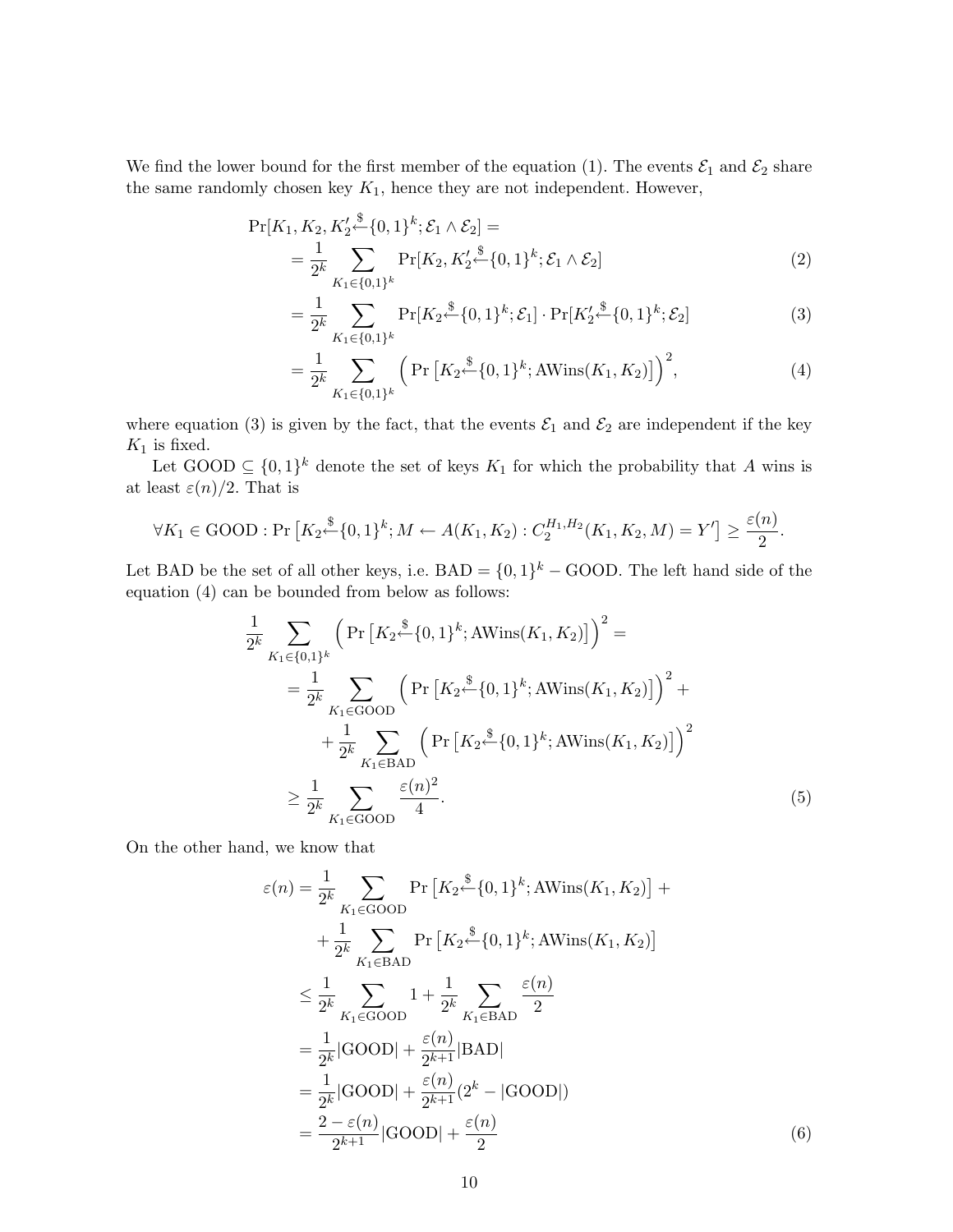Thus

$$
|\text{GOOD}| \ge 2^k \frac{\varepsilon(n)}{2 - \varepsilon(n)}.\tag{7}
$$

By combining equations  $(1),(4),(5),(7)$  we have

$$
\begin{aligned} \mathbf{Adv}_{H_2}^{\text{ePre}}(B) &\ge \frac{1}{2^k} 2^k \frac{\varepsilon(n)}{2 - \varepsilon(n)} \frac{\varepsilon(n)^2}{4} - \text{negl}_1(n) \\ &= \frac{\varepsilon(n)^3}{4(2 - \varepsilon(n))} - \text{negl}_1(n) \\ &> \frac{\varepsilon(n)^3}{8} - \text{negl}_1(n). \end{aligned}
$$

Since  $H_2$  is ePre secure, we conclude that  $\varepsilon(n)$  must be negligible.

 $\Box$ 

 $\Box$ 

# 5 Combining combiners

It is easy to see, that the construction  $C_1^{H_1,H_2}$  defined as

$$
C_1^{H_1,H_2}(K_1,K_2,M) := \mathrm{Feistel}_{H_1^{(1)},H_1^{(2)},H_1^{(3)}}(H_2(K_2,M)),
$$

where

$$
H_1^{(i)}(M) := \text{Prefix}_{y/2}(H_1(K_1, \langle i \rangle_2 || M)), \qquad i = 1, 2, 3
$$

is ePre secure, if  $H_2$  is ePre secure. The formal proof follows.

**Theorem 4.** Let  $H_1, H_2: \{0,1\}^k \times \{0,1\}^* \rightarrow \{0,1\}^y$  be two hash function families. If  $H_2$  is ePre secure, then the construction  $C_1^{H_1,H_2}$  is ePre secure.

Proof. Let A be an adversary and let

$$
\varepsilon(n) := \mathbf{Adv}_{C_1}^{ePre}(A).
$$

Consider the following adversary  $B$  attacking  $H_2$  in the ePre sense.

Adversary B [1st stage] 1. Simulate  $(Y', S) \leftarrow A()$ . 2. Compute  $Y := \text{Feistel}_{H_1^{(1)}, H_1^{(2)}, H_1^{(3)}}^{=}$ 3. Output  $(Y, S)$ . [2nd stage]

B is given on input a key  $K \stackrel{\$}{\leftarrow} \{0,1\}^k$  and "state" variable from the previous stage S.

- 1. Simulate  $M \leftarrow A(K, S)$ .
- 2. Output M.

Clearly,  $B$  runs in a polynomial time. If  $A$  finds a valid preimage for  $Y'$ , then  $B$  finds a valid preimage for  $Y$ . Since  $A$ 's view in the simulation above is the same as in the ePre experiment against  $C_1^{H_1,H_2}$ , we have

$$
\mathbf{Adv}_{H_2}^{\mathrm{ePre}}(B) \ge \varepsilon(n).
$$

Since  $H_2$  is ePre secure, we conclude that  $\varepsilon(n)$  must be negligible.

Thus, if  $H_1$  is Prf and  $H_2$  is Coll and ePre secure, then  $C_1^{H_1,H_2}$  is Prf, Coll and ePre secure. By replacing  $H_2$  with the combiner  $C_2$ , we get a construction  $C_1^{H_1, C_2^{H_2, H_3}}$ , which is Prf, Coll and ePre secure, if  $H_1$  is Prf,  $H_2$  is Coll and  $H_3$  is ePre secure.